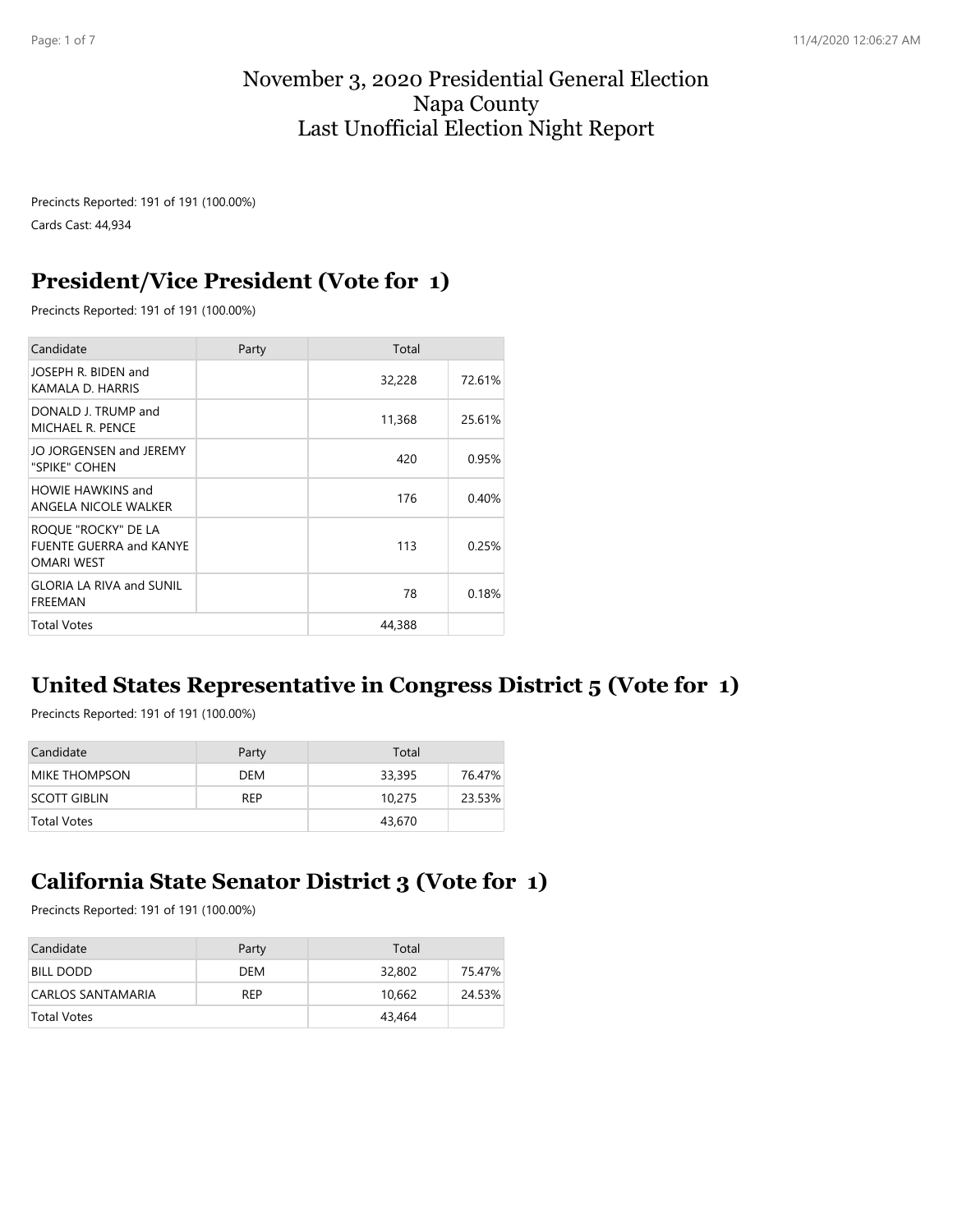#### **Member of the State Assembly District 4 (Vote for 1)**

Precincts Reported: 191 of 191 (100.00%)

| Candidate                   | Party      | Total  |        |
|-----------------------------|------------|--------|--------|
| <b>CECILIA AGUIAR-CURRY</b> | DEM        | 30,981 | 71.72% |
| <b>MATTHEW L. NELSON</b>    | <b>RFP</b> | 12,216 | 28.28% |
| Total Votes                 |            | 43,197 |        |

#### **Solano County Board of Education Trustee Area 2 (Vote for 1)**

Precincts Reported: 1 of 1 (100.00%)

| Candidate                    | Party | Total |        |
|------------------------------|-------|-------|--------|
| <b>BONNIE CAROL HAMILTON</b> |       | 46    | 64.79% |
| <b>AMY SHARP</b>             |       | 25    | 35.21% |
| <b>Total Votes</b>           |       | 71    |        |

#### **Napa Valley Unified School District Trustee Area No. 4 (Vote for 1)**

Precincts Reported: 19 of 19 (100.00%)

| Candidate           | Party | Total |        |
|---------------------|-------|-------|--------|
| <b>EVE RYSER</b>    |       | 1,784 | 42.78% |
| <b>ICELA MARTIN</b> |       | 1.476 | 35.40% |
| DEVIN MARTIN JONES  |       | 910   | 21.82% |
| Total Votes         |       | 4,170 |        |

#### **Calistoga Joint Unified School District Governing Board Member (Vote for 3)**

Precincts Reported: 7 of 7 (100.00%)

| Candidate                    | Party | Total |        |
|------------------------------|-------|-------|--------|
| RUDY GONZALEZ                |       | 862   | 24.81% |
| JULIANNE PAULA ELKESHEN      |       | 764   | 21.99% |
| STEPHANIE ROTHBERG-<br>ALLAN |       | 713   | 20.52% |
| <b>MATTHEW REID</b>          |       | 597   | 17.18% |
| MARK L. GALINDO              |       | 539   | 15.51% |
| <b>Total Votes</b>           |       | 3,475 |        |

# **Mayor City of American Canyon (Vote for 1)**

Precincts Reported: 12 of 12 (100.00%)

| Candidate          | Party | Total |        |
|--------------------|-------|-------|--------|
| <b>LEON GARCIA</b> |       | 3,335 | 62.82% |
| <b>MARK JOSEPH</b> |       | 1.974 | 37.18% |
| Total Votes        |       | 5,309 |        |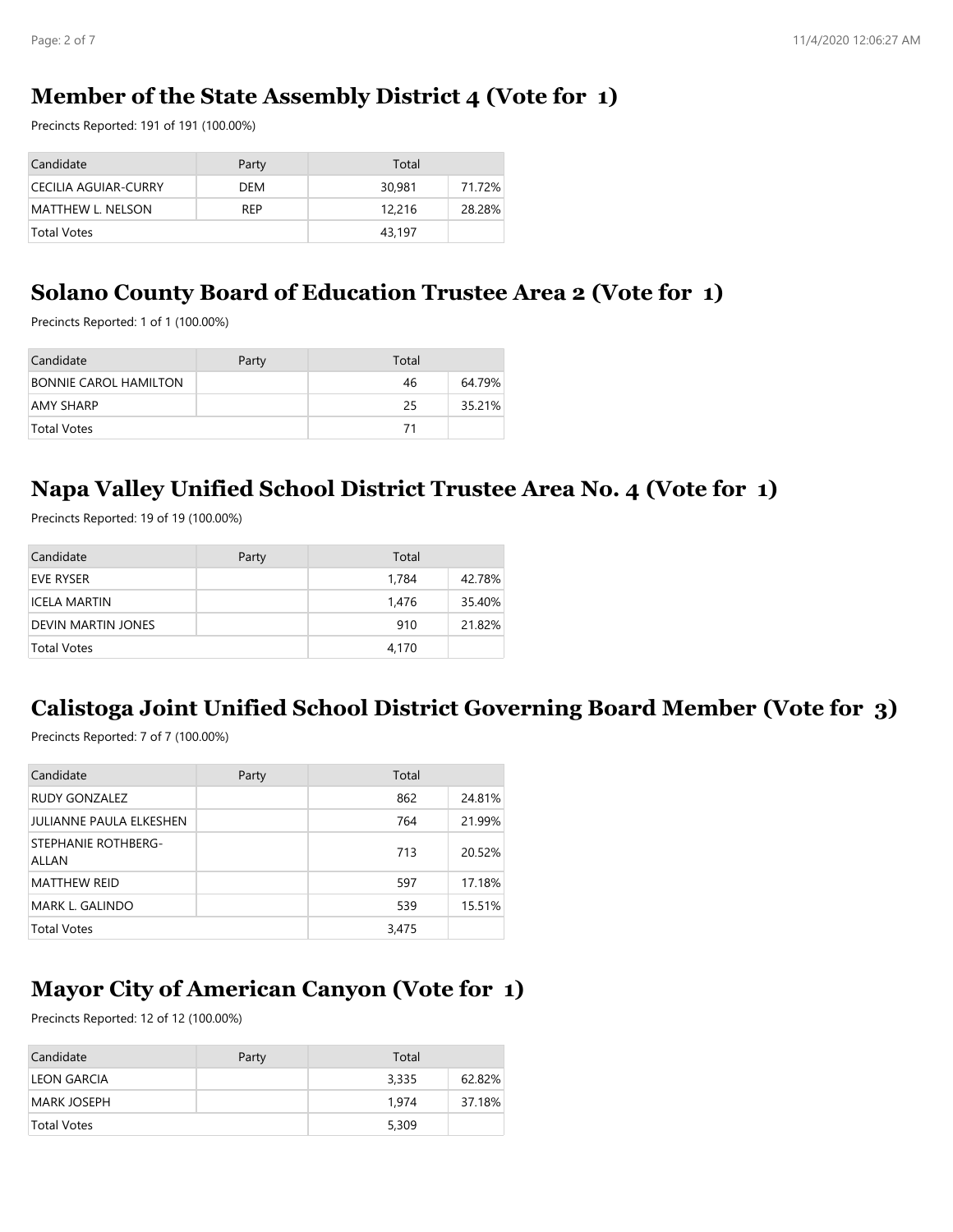## **City Council City of American Canyon (Vote for 2)**

Precincts Reported: 12 of 12 (100.00%)

| Candidate                | Party | Total |        |
|--------------------------|-------|-------|--------|
| <b>MARIAM ABOUDAMOUS</b> |       | 3,262 | 38.16% |
| PIERRE WASHINGTON        |       | 2.617 | 30.62% |
| JOEY H. PALMA            |       | 1,329 | 15.55% |
| ERIC "EA" ALTMAN         |       | 800   | 9.36%  |
| <b>JASON KISHINEFF</b>   |       | 540   | 6.32%  |
| <b>Total Votes</b>       |       | 8,548 |        |

## **Mayor City of Calistoga (Vote for 1)**

Precincts Reported: 5 of 5 (100.00%)

| Candidate            | Party | Total |         |
|----------------------|-------|-------|---------|
| <b>CHRIS CANNING</b> |       | 1.136 | 100.00% |
| Total Votes          |       | 1.136 |         |

## **City Council CIty of Calistoga (Vote for 2)**

Precincts Reported: 5 of 5 (100.00%)

| Candidate                 | Party | Total |        |
|---------------------------|-------|-------|--------|
| <b>IRAIS LOPEZ-ORTEGA</b> |       | 821   | 35.60% |
| <b>MICHAEL DUNSFORD</b>   |       | 518   | 22.46% |
| LISA M GIFT               |       | 511   | 22.16% |
| <b>SPIRO MAKRAS</b>       |       | 456   | 19.77% |
| <b>Total Votes</b>        |       | 2,306 |        |

# **Mayor City Of Napa (Vote for 1)**

Precincts Reported: 97 of 97 (100.00%)

| Candidate             | Party | Total  |        |
|-----------------------|-------|--------|--------|
| SCOTT SEDGLEY         |       | 16,319 | 64.16% |
| <b>DORIS GENTRY</b>   |       | 5,186  | 20.39% |
| <b>GERARDO MARTIN</b> |       | 3.931  | 15.45% |
| <b>Total Votes</b>    |       | 25,436 |        |

## **City Council District 2 City of Napa (Vote for 1)**

Precincts Reported: 29 of 29 (100.00%)

| Candidate             | Party | Total |        |
|-----------------------|-------|-------|--------|
| <b>BETH PAINTER</b>   |       | 3,978 | 57.20% |
| <b>DAVID CAMPBELL</b> |       | 1.431 | 20.58% |
| <b>JIM HINTON</b>     |       | 868   | 12.48% |
| <b>PAUL STODDARD</b>  |       | 678   | 9.75%  |
| <b>Total Votes</b>    |       | 6,955 |        |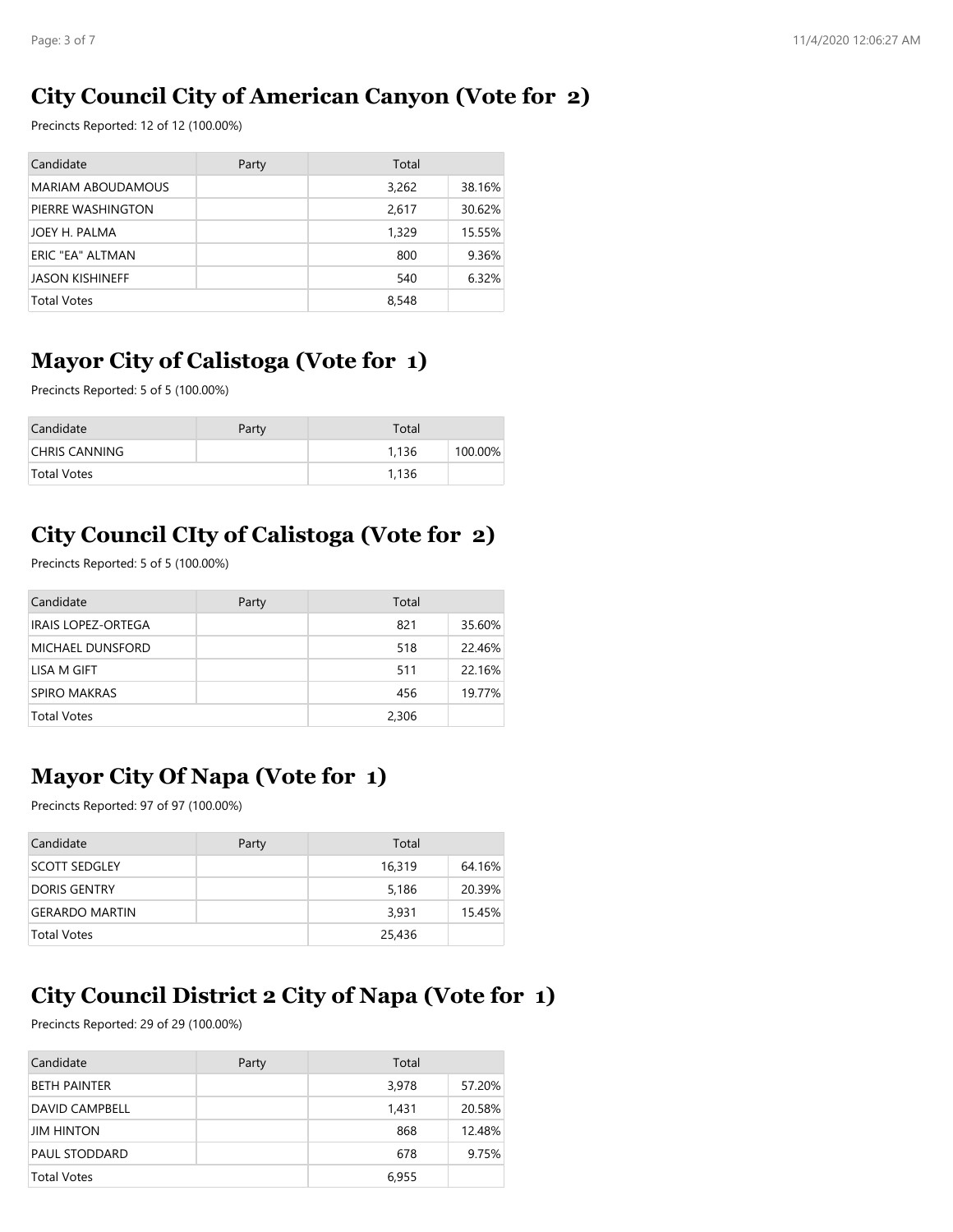## **City Council District 4 City of Napa (Vote for 1)**

Precincts Reported: 22 of 22 (100.00%)

| Candidate                           | Party | Total |        |
|-------------------------------------|-------|-------|--------|
| <b>BERNARDO "BERNIE"</b><br>NARVAEZ |       | 3,205 | 68.91% |
| <b>RENEE CAZARES</b>                |       | 1.446 | 31.09% |
| <b>Total Votes</b>                  |       | 4,651 |        |

## **Mayor City of St Helena (Vote for 1)**

Precincts Reported: 6 of 6 (100.00%)

| Candidate              | Party | Total |        |
|------------------------|-------|-------|--------|
| <b>GEOFF ELLSWORTH</b> |       | 772   | 39.27% |
| <b>MARY KOBERSTEIN</b> |       | 735   | 37.39% |
| PETER WHITE            |       | 459   | 23.35% |
| <b>Total Votes</b>     |       | 1,966 |        |

## **City Council City of St Helena (Vote for 2)**

Precincts Reported: 6 of 6 (100.00%)

| Candidate             | Party | Total |        |
|-----------------------|-------|-------|--------|
| <b>LESTER HARDY</b>   |       | 801   | 24.21% |
| ERIC HALL             |       | 777   | 23.48% |
| <b>LESLIE STANTON</b> |       | 707   | 21.37% |
| ROSAURA SEGURA        |       | 614   | 18.56% |
| <b>DAVID KNUDSEN</b>  |       | 410   | 12.39% |
| <b>Total Votes</b>    |       | 3,309 |        |

#### **Member of Town Council Town of Yountville (Vote for 2)**

Precincts Reported: 4 of 4 (100.00%)

| Candidate              | Party | Total |        |
|------------------------|-------|-------|--------|
| <b>MARJORIE MOHLER</b> |       | 614   | 30.65% |
| <b>ERIC E. KNIGHT</b>  |       | 551   | 27.51% |
| JEFF DURHAM            |       | 476   | 23.76% |
| <b>SCOTT OWENS</b>     |       | 362   | 18.07% |
| <b>Total Votes</b>     |       | 2,003 |        |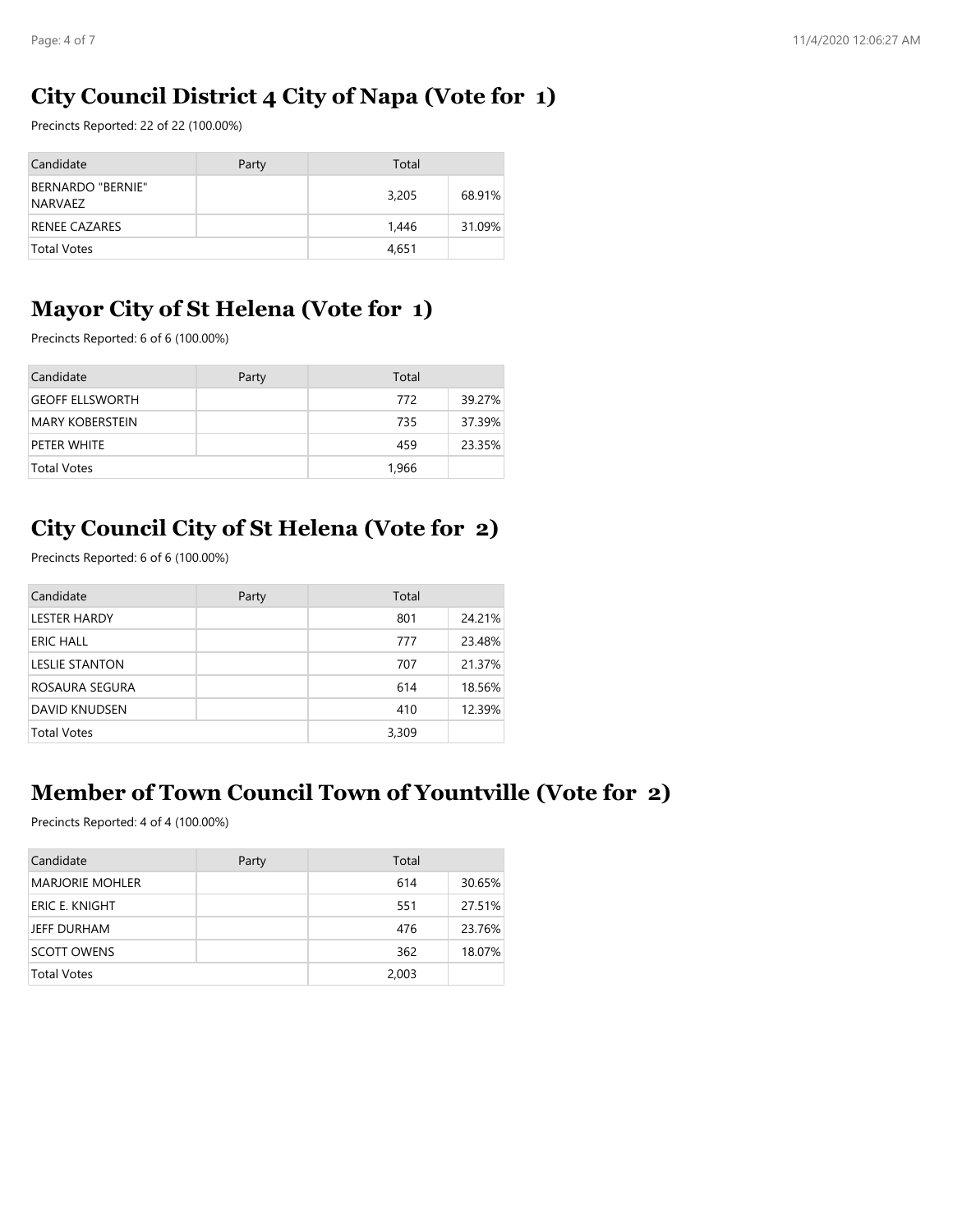#### **Congress Valley Water District Board Member (Vote for 2)**

Precincts Reported: 3 of 3 (100.00%)

| Candidate            | Party | Total |        |
|----------------------|-------|-------|--------|
| RENATE E. SICARD     |       | 59    | 45.74% |
| <b>ROBIN FRANCIS</b> |       | 41    | 31.78% |
| <b>ADAM JOFFE</b>    |       | 29    | 22.48% |
| <b>Total Votes</b>   |       | 129   |        |

#### **Proposition 14 (Vote for 1)**

Precincts Reported: 191 of 191 (100.00%)

| Candidate   | Party | Total  |        |
|-------------|-------|--------|--------|
| Yes         |       | 23,156 | 53.67% |
| No          |       | 19,991 | 46.33% |
| Total Votes |       | 43,147 |        |

# **Proposition 15 (Vote for 1)**

Precincts Reported: 191 of 191 (100.00%)

| Candidate          | Party | Total  |        |
|--------------------|-------|--------|--------|
| Yes                |       | 22,194 | 50.76% |
| No                 |       | 21,533 | 49.24% |
| <b>Total Votes</b> |       | 43,727 |        |

# **Proposition 16 (Vote for 1)**

Precincts Reported: 191 of 191 (100.00%)

| Candidate          | Party | Total  |        |
|--------------------|-------|--------|--------|
| <b>No</b>          |       | 23,737 | 55.07% |
| Yes                |       | 19,363 | 44.93% |
| <b>Total Votes</b> |       | 43,100 |        |

## **Proposition 17 (Vote for 1)**

Precincts Reported: 191 of 191 (100.00%)

| Candidate   | Party | Total  |        |
|-------------|-------|--------|--------|
| Yes         |       | 27,180 | 62.23% |
| <b>No</b>   |       | 16,495 | 37.77% |
| Total Votes |       | 43,675 |        |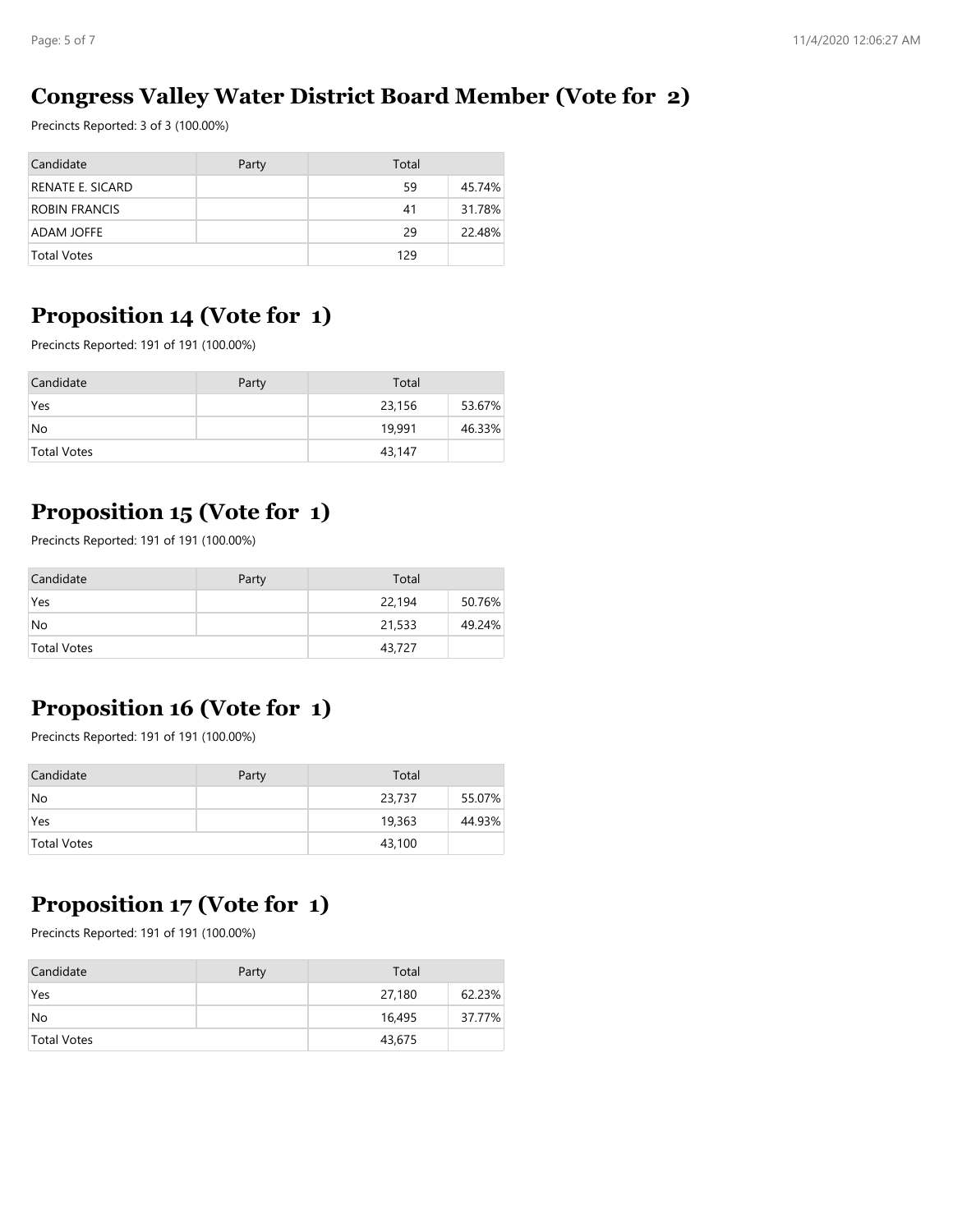## **Proposition 18 (Vote for 1)**

Precincts Reported: 191 of 191 (100.00%)

| Candidate          | Party | Total  |        |
|--------------------|-------|--------|--------|
| No                 |       | 23,220 | 53.09% |
| Yes                |       | 20,519 | 46.91% |
| <b>Total Votes</b> |       | 43,739 |        |

#### **Proposition 19 (Vote for 1)**

Precincts Reported: 191 of 191 (100.00%)

| Candidate   | Party | Total  |        |
|-------------|-------|--------|--------|
| Yes         |       | 24,365 | 56.60% |
| No          |       | 18,685 | 43.40% |
| Total Votes |       | 43,050 |        |

# **Proposition 20 (Vote for 1)**

Precincts Reported: 191 of 191 (100.00%)

| Candidate   | Party | Total  |        |
|-------------|-------|--------|--------|
| No          |       | 27,183 | 64.16% |
| Yes         |       | 15,182 | 35.84% |
| Total Votes |       | 42,365 |        |

## **Proposition 21 (Vote for 1)**

Precincts Reported: 191 of 191 (100.00%)

| Candidate   | Party | Total  |        |
|-------------|-------|--------|--------|
| No          |       | 26,686 | 62.17% |
| Yes         |       | 16,240 | 37.83% |
| Total Votes |       | 42,926 |        |

#### **Proposition 22 (Vote for 1)**

Precincts Reported: 191 of 191 (100.00%)

| Candidate          | Party | Total  |        |
|--------------------|-------|--------|--------|
| Yes                |       | 24,392 | 56.41% |
| No                 |       | 18,847 | 43.59% |
| <b>Total Votes</b> |       | 43,239 |        |